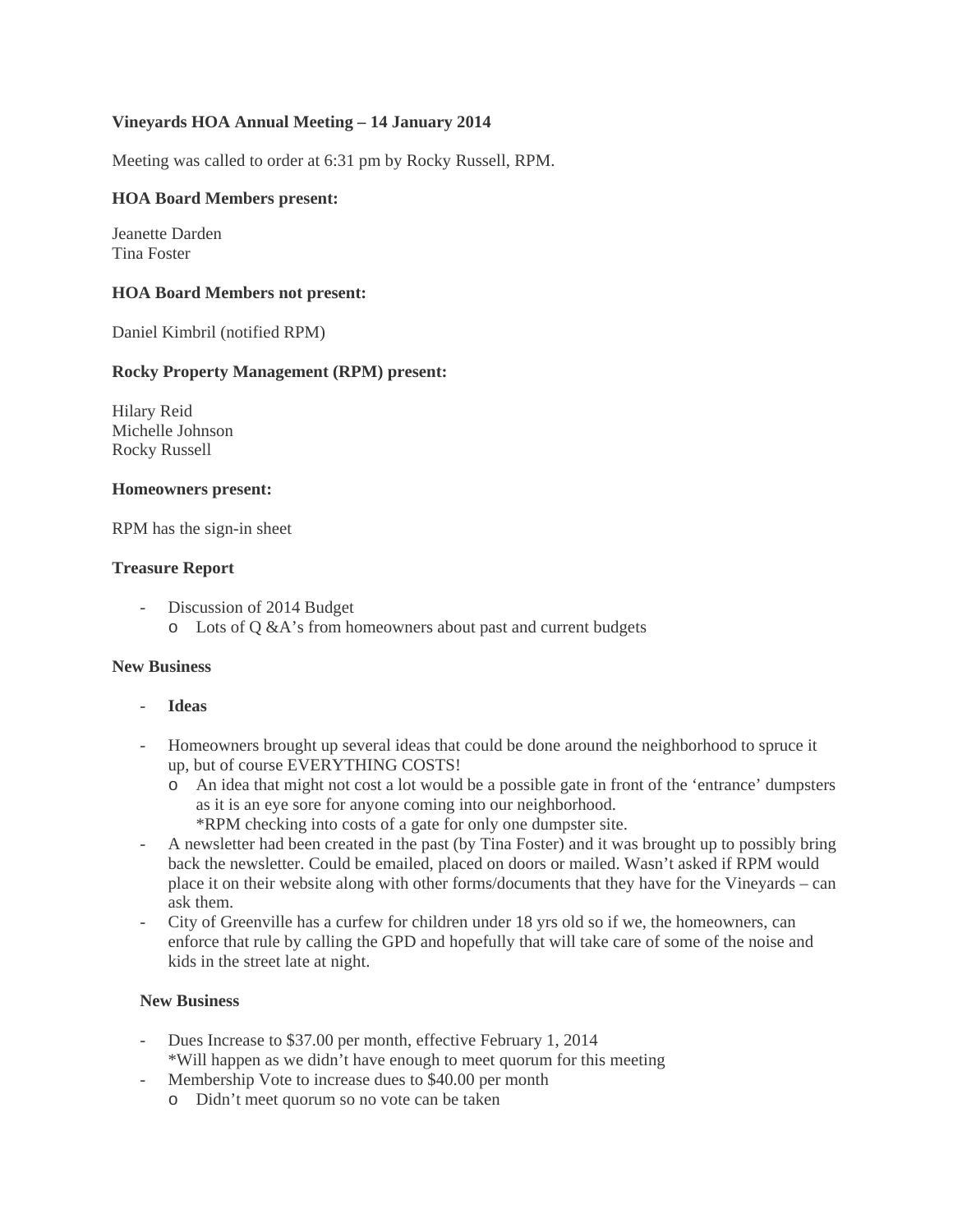- o Did vote to see if homeowners wanted to hold a second meeting to try to meet the quorum or close at \$37 this year. Voted to hold a second meeting in Feb. We would need 45 people or proxies to be able to vote at the second meeting. \* RPM is checking into dates and location for the second meeting
- 

# **Additional Board Members – 2 needed**

- Two homeowners (Eric Reifschneider & Ruffin O'Neal) volunteered to join the HOA Board, so no vote was needed.
- Nicole Lambert had to leave early but emailed RPM asking about joining the board, waiting to hear back from all Board Members as to if they approve 6 members or not. Tina & Jeanette are okay with one extra member on the board.

### **Meeting adjourned at 7:53 pm**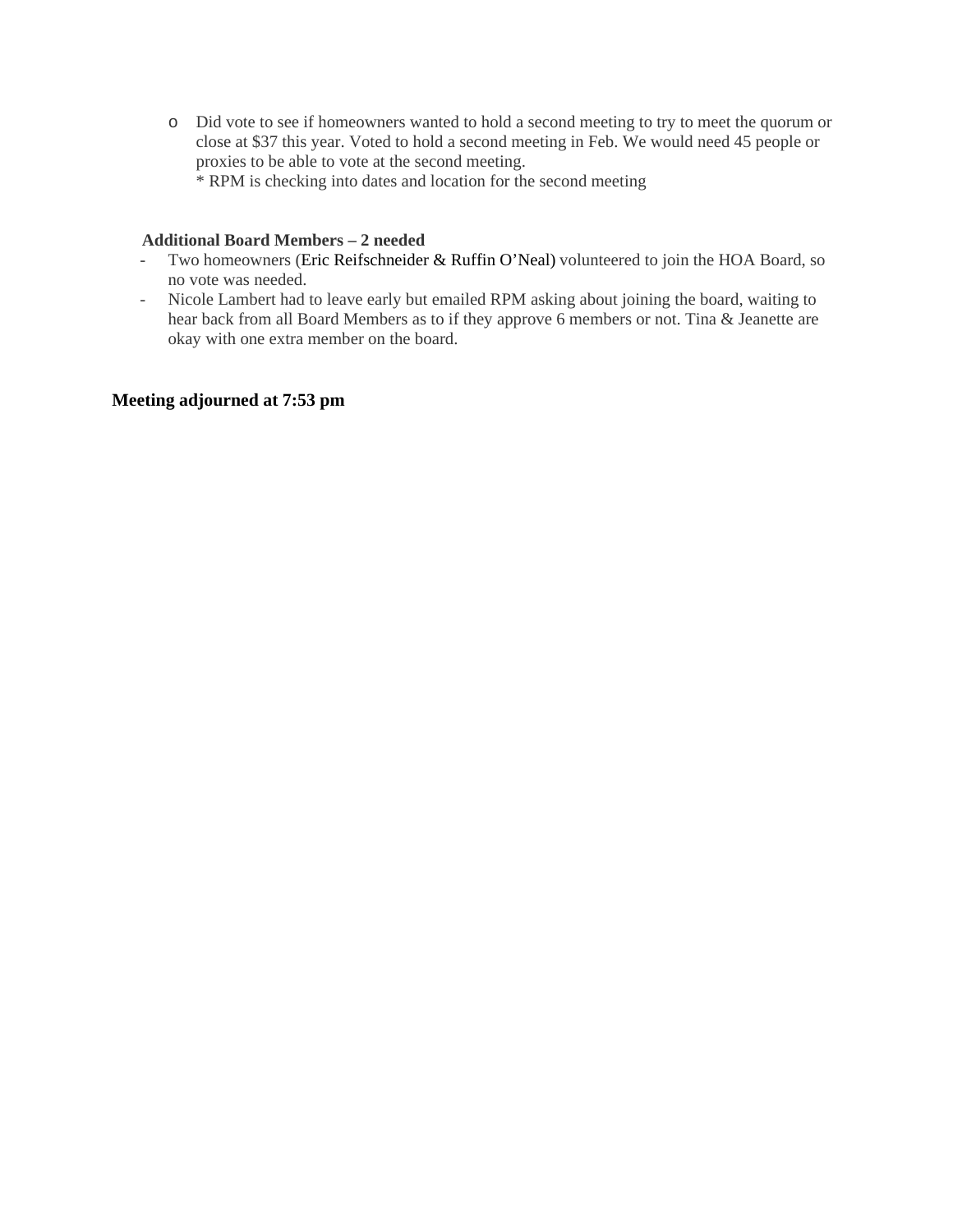# **Vineyards HOA Annual Meeting – 10 February 2014**

Meeting was called to order at 6:30 pm by Daniel Kimbril, Vineyard President.

### **HOA Board Members present:**

Jeanette Darden Tina Foster Daniel Kimbril Ruffin O'Neal Eric Reifschneider

### **HOA Board Members not present:**

Nicole Lambert (notified Board Members and RPM)

### **Rocky Property Management (RPM) present:**

Hilary Reid Rocky Russell

### **Homeowners present:**

RPM has the sign-in sheet

#### **New Business**

- Membership Vote to increase dues an additional amount (\$4.00 per door) to \$40.00 per month.

Quorum = 48 people with total present, signed proxies and signed ballots  $YES = 38$  $NO = 7$ 

PASSED. Monthly HOA dues of \$40.00 starting March 1st.

# **Meeting adjourned at 7:28 pm**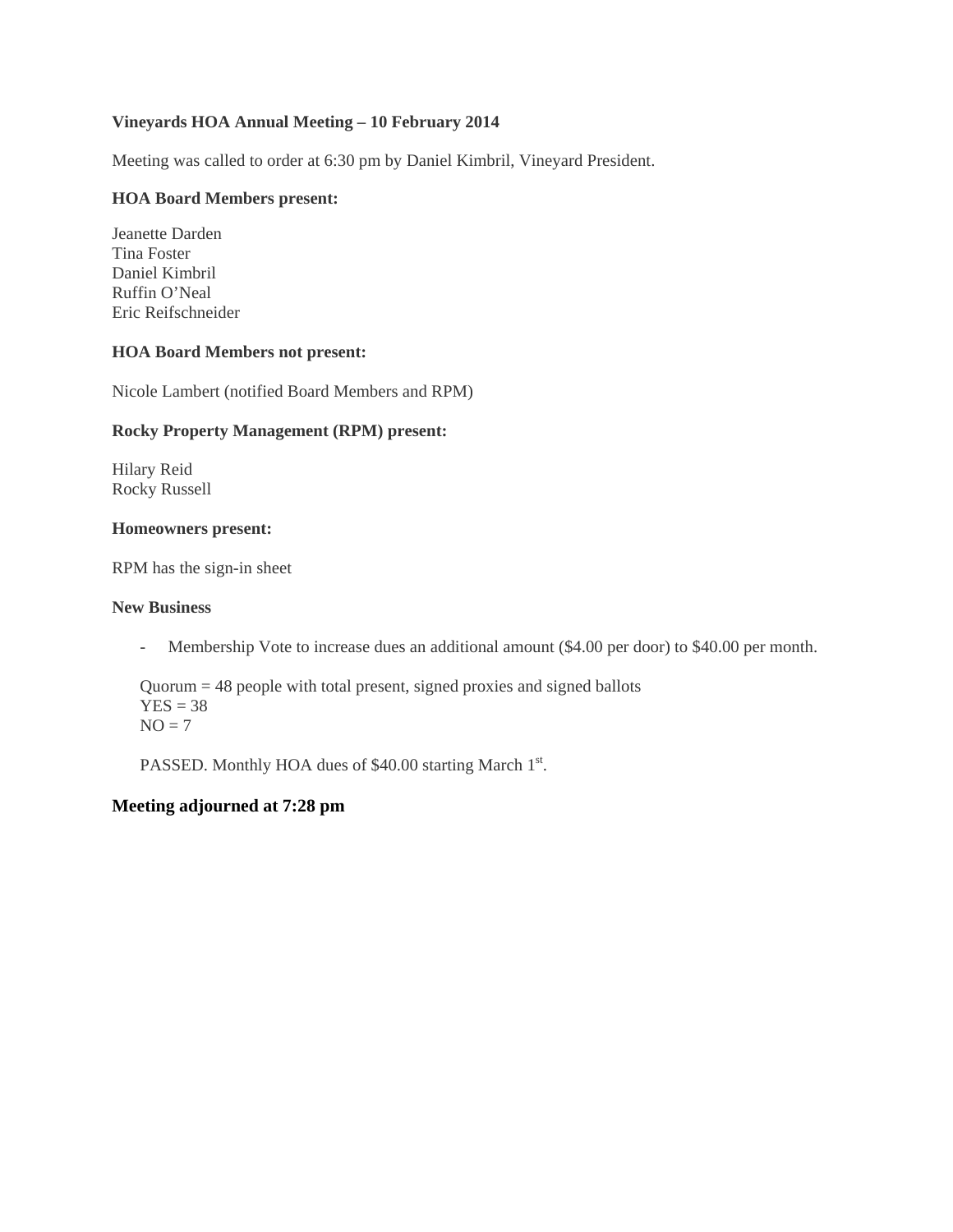## **Vineyards HOA Annual Meeting – 10 November 2014**

Meeting was called to order at 6:39 pm by Daniel Kimbril, Vineyard President.

# **HOA Board Members present:**

Tina Foster Daniel Kimbril Ruffin O'Neal

# **HOA Board Members not present:**

Jeanette Darden (sent proxy) Nicole Lambert (notified Board Members and RPM) Eric Reifschneider (notified Board Members and RPM)

# **Rocky Property Management (RPM) present:**

Chelsey Bennett Rocky Russell

## **Homeowners present:**

RPM has the sign-in sheet. Did ask for all attendees to leave their email address upon signing-in to receive future newsletter and etc.

## **Elections:**

- Chelsey notified that Jeanette Darden resigned via email earlier that day
- Was mentioned that there were 3 board members needed. There were 2 now up for re-election.
- Was opened to the floor for write-ins.
- A homeowner nominated her tenant as a write-in (Lori Wallace).
- Two homeowners nominated themselves. (Alice Taft & Troy Worthington).
- Vote was made by Election 2015 Ballot. Rocky Russell counted the ballots.
- Elected board members were Tina Foster, Daniel Kimbril & Troy Worthington

## **Discussion of Financial Status of HOA:**

- Discussed mulch issues/landscaping
- Update on this year's projects (parking lot and dumpster gate)
- If anyone notices illegal dumping into dumpsters, PLEASE take license plate number and notify police
- Discussed future pressure washing budgeting for half of neighborhood to be washed beginning 2015. Each side will be washed every other year hopefully with new budget. \*RPM is getting quotes on pressure washing jobs.
- Discussed budgeting more money in savings for future roof repairs and additional big ticket items
- Discussed future reserve study
	- \*Board members need to vote on this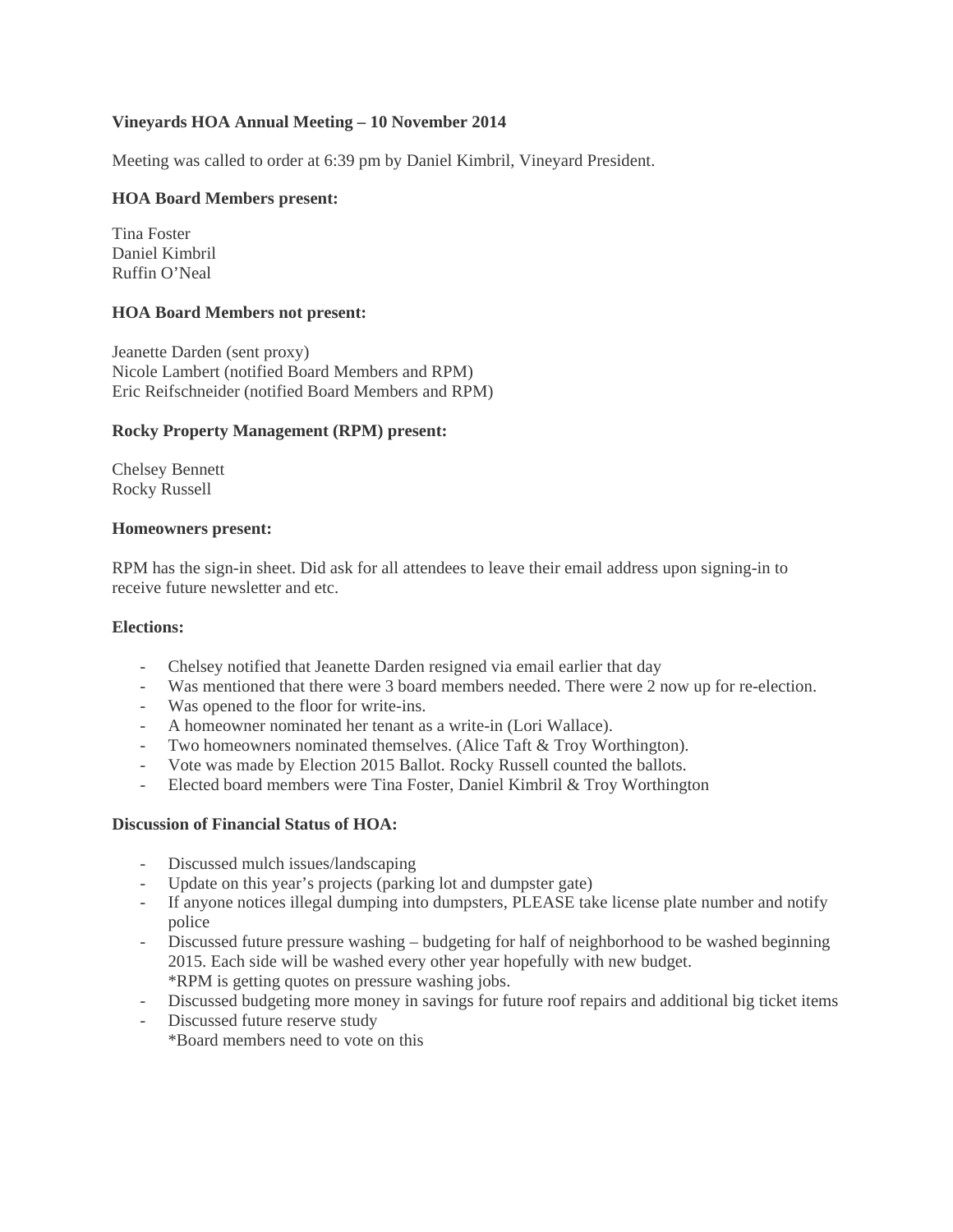## **Open Discussion**

- Discussed future termite inspection. Call Russ Pest Control for all sprayings. \*RPM is checking into the annual Termite inspection as it should be coming up.
- Carolina Windows and Doors will make window screens for anyone that needs a repair. This was noted from another homeowner.
- A homeowner asked if we keep up with crime reports. RPM nor the Board does that. It was mentioned to start a Community Watch program. A little question will go out in the fall 2014 newsletter to see how much interest we have with that program. If we have enough interest and someone who would like to take charge, we will then move forward.
- It was mentioned that a lot of kids are hanging out in the common areas and being disruptive. Ideas were asked on how we can stop this. If anyone has ideas, please send them and the Board will discuss.

# **Meeting adjourned at 7:45pm**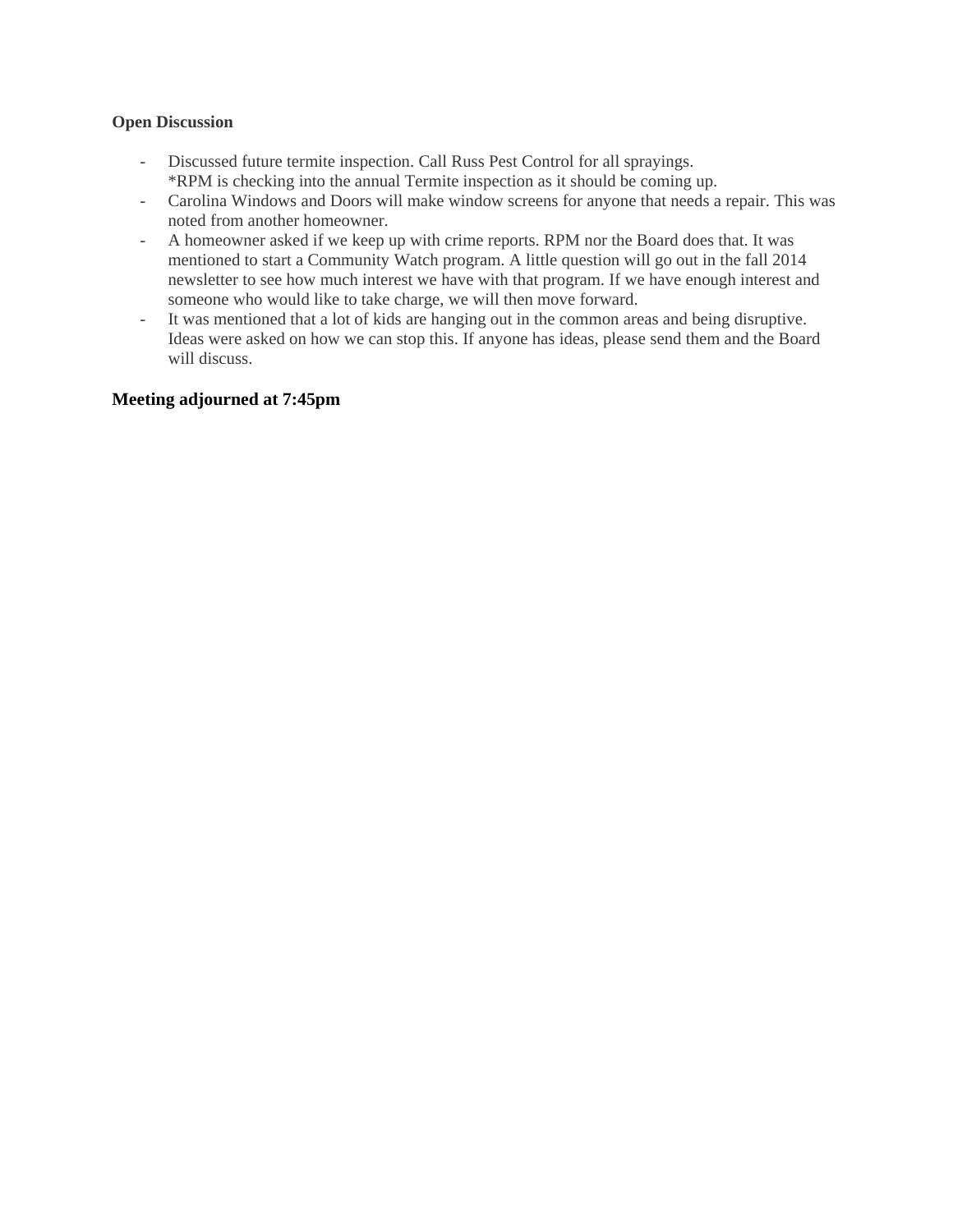## Vineyards HOA Annual Meeting – November 17, 2015

Meeting was called to order at 6:10 pm by Daniel Kimbril, President

## **HOA Board Members Present:**

Daniel Kimbril Ruffin O'Neal Eric Reifschneider Troy Worthington

# **Russell Property Management (RPM) Present:**

Chelsey Bennett Rocky Russell

## **Homeowners Present:**

RPM has sign-in sheet.

# **Elections:**

- -Three positions were available for election for 2-year terms (2016-2018)
- -Two current Board members were at the end of their term and willing to serve again if re-elected
- -Floor opened for additional nominations
- -Raymond Gaskins Jr was nominated
- -Vote was made by 2016 Ballot. Rocky Russell counted the ballots.
- -Elected to the Board were Raymond Gaskins Jr., Ruffin O'Neal and Eric Reifschneider

# **Discussion of Financial Status of HOA:**

- -Daniel Kimbril reviewed 2016 budget items as resented on Profit & Loss Budget Performance
- -Dues will be increased to \$41.75 per month as of January 1, 2016
- -All dead/failing bushes were removed this year. Not all bushes will be replaced as many areas were over crowded. Board will be replacing on an as-needed basis.

-Mulch has not yet been put out as Board is waiting for splash guards to arrive and be installed first, in order to prevent mulch from washing away.

-Board will review prices for dumpster repairs/painting and move forward in 2016

-Bids will be reviewed for painting of all front doors. Board will decide on vendor and timeframe.

# **Open Discussion:**

-Concern was raised about stray cat population. City is currently revising their procedure – once the new procedure is in place Board has approved to move forward with cat traps. Notifications will be sent prior to any trapping.

-Concerns were raised by various homeowners about issues surrounding the dumpsters, including lids being left open and dumpsters being used by non-residents. It was discussed to possible add a chain to the dumpster lids to keep them from being flipped all the way open and possibly put up cameras to catch outsiders. Board will need to discuss further before making a final decision. Also was discussed about adding more recycle bins and/or centers. RPM will follow up with City.

-Question about community watch program was raised. Upcoming newsletter will include information and requests for anyone interested. A resident will need to step up to be in charge of the program and volunteers.

-One homeowner questioned about having a third parking spot. Vineyards legal documents state each unit is designated two parking spaces. Visitors are to use visitor parking – not full time residents. Board stated this topic should be discussed with the individual at a Board meeting. No decisions were made.

## **Meeting was adjourned at 7:08**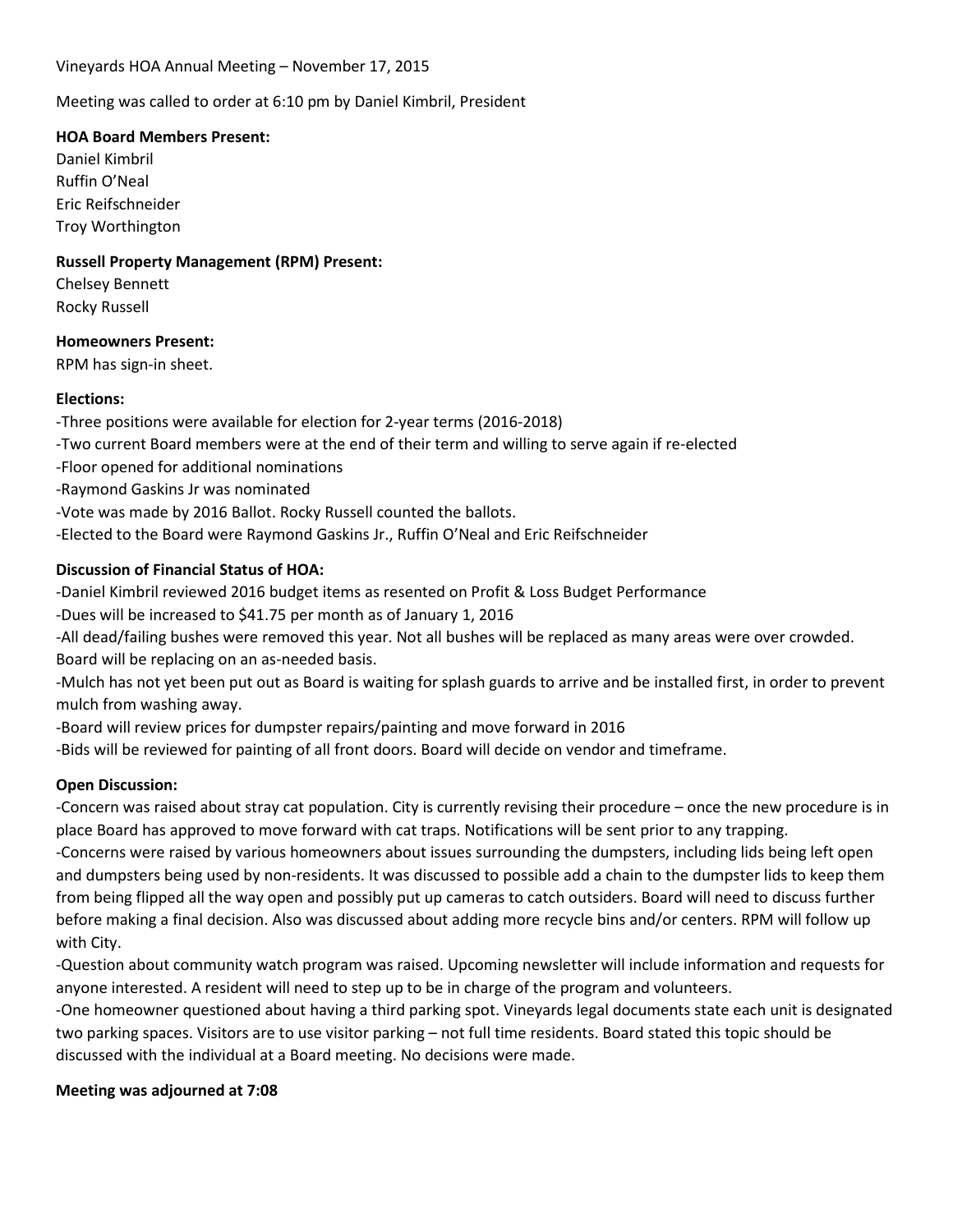Vineyards Townhomes HOA Annual Meeting of the Members November 9, 2016 @ Christ's Church

Quorum was established with 25 total properties present in person (12) or by proxy (13). Sign in sheet will be stored with official records.

Two Board member positions were up for election. Nominations included Daniel Kimbril, Willie Pollard, and Troy Worthington. Daniel Kimbril and Troy Worthington received the highest number of votes and were elected to serve a 2-year term (2017-2019).

Minutes from the November 17, 2015 were reviewed and approved as submitted.

The 2017 budget was ratified by all in attendance.

Open discussion included conversations about the following:

- parking issues: each unit has 2 designated spaces ONLY; residents should not park in visitor spaces; violators of parking regulations will receive a ticket and a sticker as a warning and will be subject to towing if violation continues

- Rules and Regulations violations: every unit should have white, horizontal blinds covering the windows; no furniture is permitted to be stored in front of the units (small ornamental benches may be permitted with Board approval)

- pest control contract is through Otho's, which includes quarterly exterior spraying for general pests and exterior annual termite inspection; owners/residents may contact Otho's at 252-227-4005 directly to schedule an interior inspection and/or spraying for general pests or termites

- Board will review bids for projects to be completed in 2017, including (but not limited to) pressure washing and shrub replacement

Meeting adjourned.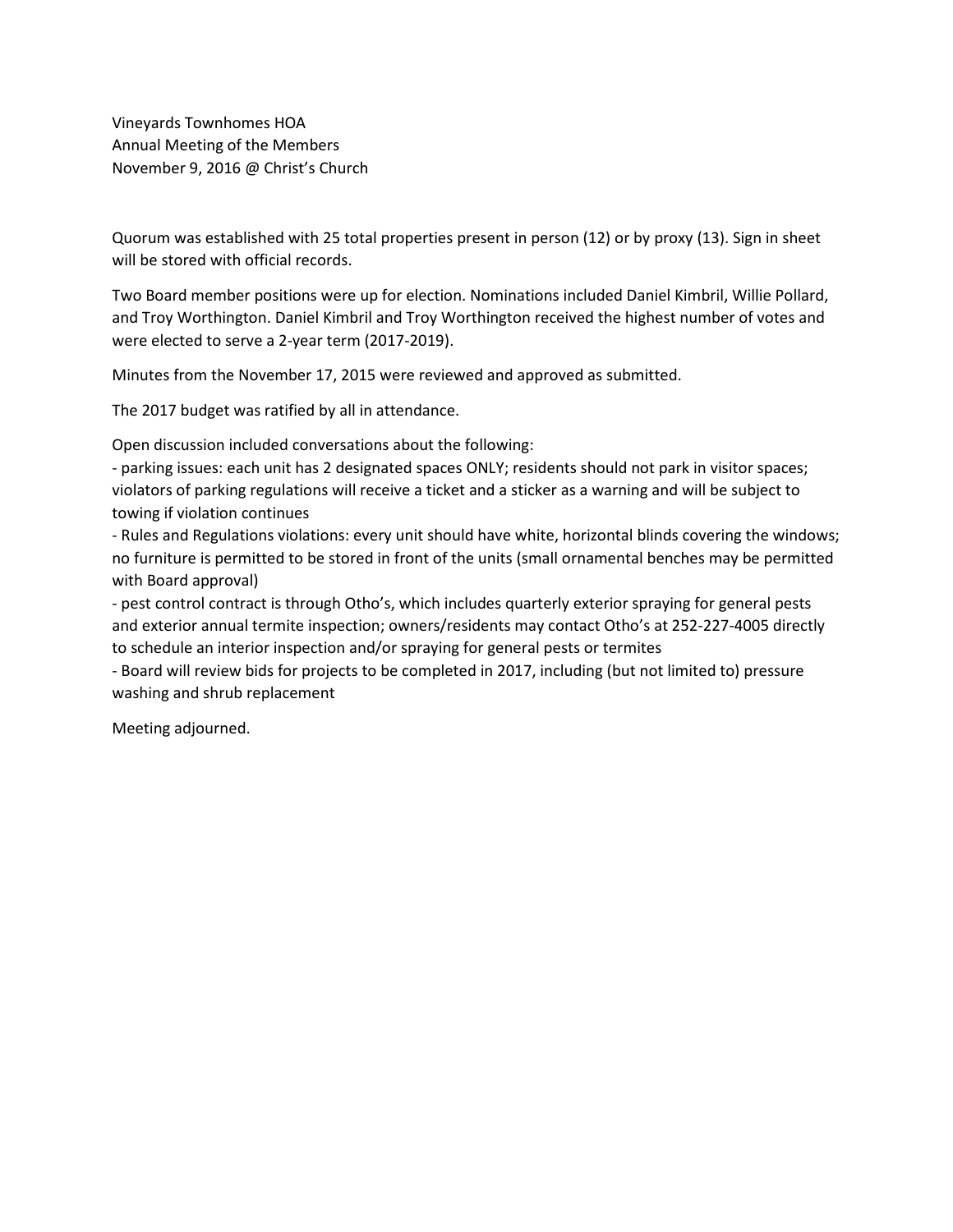Vineyards Townhomes HOA Annual Meeting Minutes

November 8, 2017 Christ's Church – fellowship hall

Meeting called to order. Quorum was established was 24 properties represented (11 in person, 13 by proxy).

Below persons were nominated for election to the Board of Directors. The three persons who received the highest number of votes were elected for a 2 year term (2018-2020) Raymond Gaskins, Jr. (23) Roberta Kulka (0) Ruffin O'Neal (23) Eric Reifschneider (23) Charles Richard (0)

Minutes from November 9, 2016 annual meeting were reviewed and approved as submitted.

Budget for the 2018 fiscal year was ratified. Dues assessment will be \$43.50 effective January 1, 2019.

Open discussion topics included:

- concerns that Otho's was not spraying on a quarterly basis per their contract

- Bryan Smith Landscaping crews have not been picking up trash enough. Trimming was not completed at this time in the back of the subdivision.

- Questions about when mulch would be put out. Board members explained that mulch is put out in even years so the next time will be in 2018. Owners can replace mulch on a more frequent basis but must maintain uniformity.

Meeting adjourned.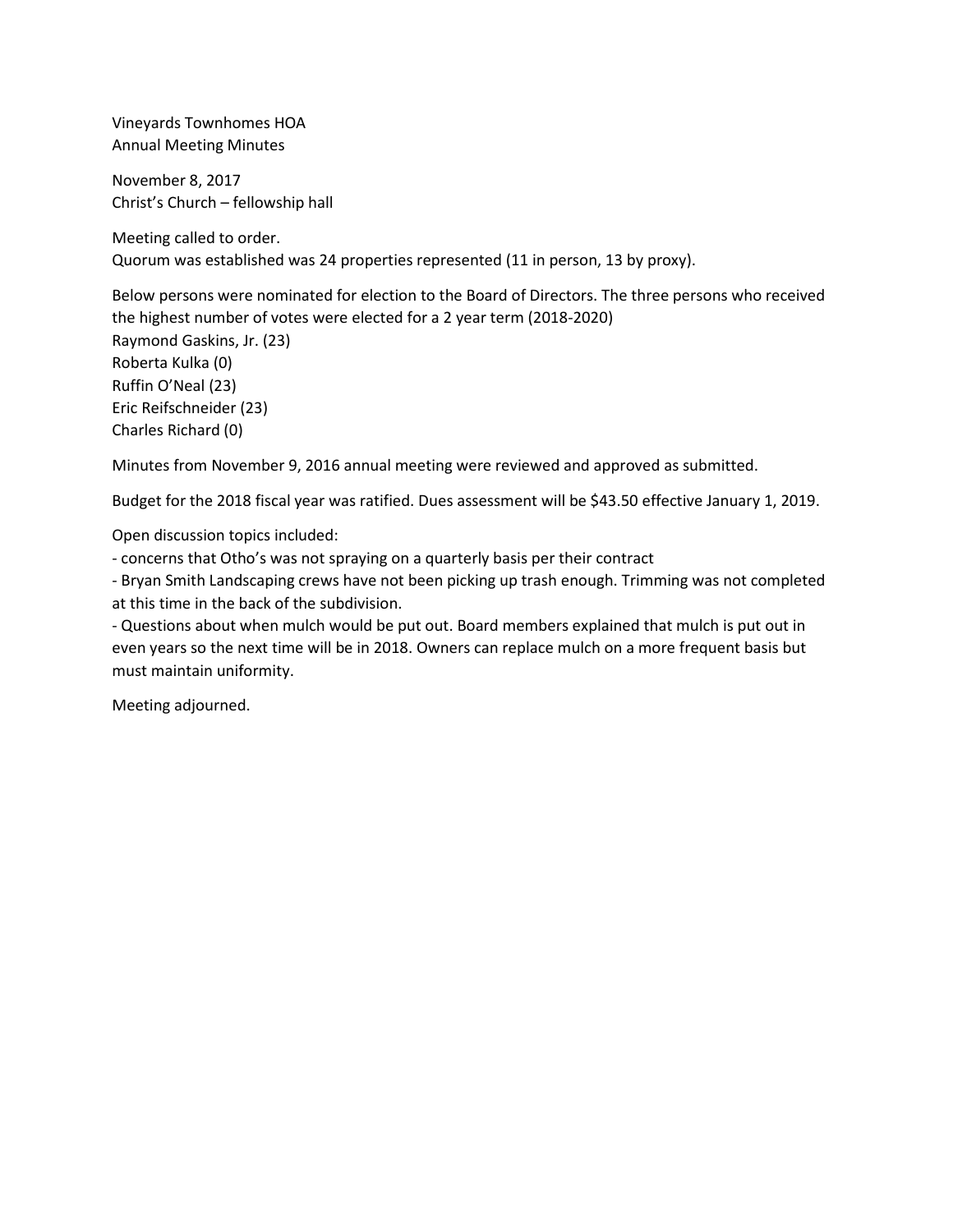Vineyards Townhomes HOA Annual Meeting Minutes

November 29, 2018 Christ's Church – fellowship hall

Meeting called to order. Quorum was established was 21 properties represented (14 in person, 7 by proxy).

Below persons were nominated for election to the Board of Directors. The two persons who received the highest number of votes were elected for a 2-year term (2019-2021) Jeanette Darden (7) Daniel Kimbril (21) Roberta Kulka (1) Troy Worthington (14)

Minutes from November 8, 2017 annual meeting were reviewed and approved as submitted.

Discussion about 2019 budget included proposed dues assessment increase over CPI. Votes were collected and counted – 19 approved increase, 2 denied – increase passes. Dues assessment will be \$55.00 per month effective January 1, 2019 and cannot be increase again until January 1, 2021. The 2019 budget was ratified representing approved increase.

Open discussion topics included:

- concerns that Otho's was not spraying on a quarterly basis per their contract

- Bryan Smith Landscaping crews have not been picking up trash before mowing and crews are blowing grass into flower beds.

- Cats are no longer a nuisance, no more kittens were being produced, however property across Forelines Rd is feeding stay cats

- Residents expressed concerns about bus stop area for children; cars are seen speeding a lot.

- Concerns raised about snakes in the neighborhood.

- Requesting vendor notices hung on door earlier than a few days prior to work being completed. Board members explained the RPM hangs notices when dates are confirmed, vendors are unable to confirm dates too far out due to weather and other possible delays.

Meeting adjourned.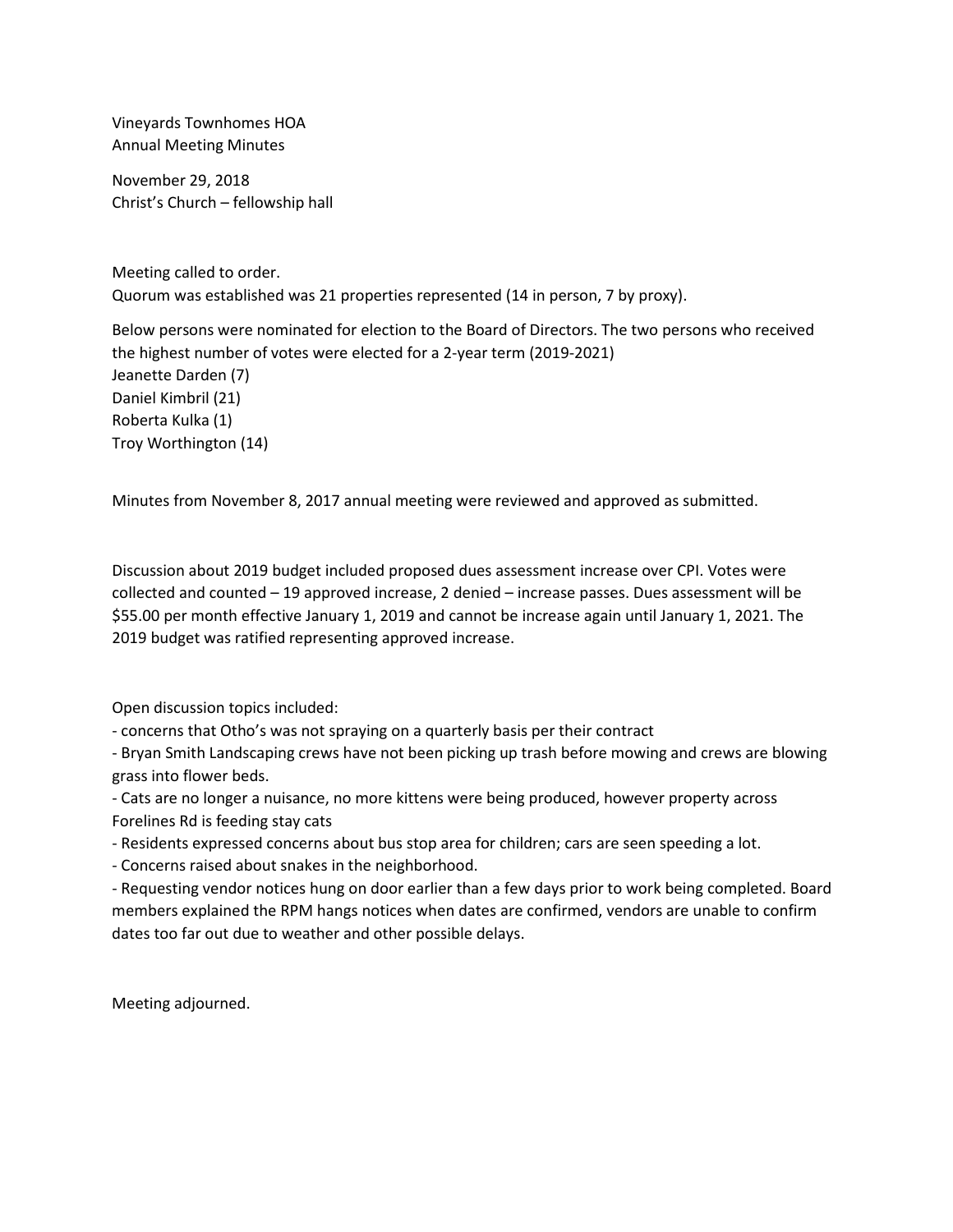Vineyards Townhomes HOA Annual Meeting of the Members Minutes

November 12, 2019

Location: Christ's Church – fellowship hall

Meeting was called to order at 6:35 pm. Quorum was established with 21 units represented (11 in person, 10 by proxy).

Nominations for the Board of Directors included Ron Bass (20), Jeanette Darden (19), Raymond Gaskins, Jr (0) and Ruffin, O'Neal (21). Those persons with the highest number of votes were elected to the Board for a two-year term (2020-2022).

Minutes from the previous annual meeting (November 29, 2018) were reviewed and approved as submitted.

Budget for 2020 fiscal year was reviewed and ratified as submitted. No dues assessment increase, dues assessment will remain at \$55.00 per door per month. Pressure washing was completed in 2019, so new mulch will be put out in 2020 – currently on a plan of every other year for both items (pressure washing in odd years and mulch in even).

General discussion items included:

- Residents are allowing dog to roam free in the neighborhood without a leash on and owners are not picking up behind the dogs. Board explained that if residents are able to identify the unit the dog/owner resides at to contact Chelsey Bennett at RPM, if dates and specific time frames are supplied as well, the owner of the unit may be subject to fines.
- General cleanliness around dumpsters seems to be improving. The landscaping crews are picking up trash in general better throughout the neighborhood. Residents are encouraged to assist others that may have difficulty lifting the tops of dumpsters. Bulk items (furniture, appliances, etc – NOT construction debris) need to be reported to the City for pickup.
- Reminder about Otho's Pest Control residents can call to schedule spraying for general pests as well as interior termite inspections; there is no additional charge for calling as this is included in the pest control contract.
- Question about resident's feeling of safety in the neighborhood, response was overall positive with a few minor incidents. It was suggested that residents that feel unsafe could purchase a doorbell security camera (such as Nest or Ring); any security system that would alter the exterior appearance of the building would first need to be submitted for the Board to review. Police have been patrolling the area more frequently.
- Concern about some hedges not cut straight. Board members will review but explained it may just be how the plant grows (more nutrients in one area).
- Board members discussed where at in the process of having a bus stop station installed for the children of the neighborhood; plans will be finalized at first Board meeting in 2020.

Meeting adjourned at 7:18 pm.